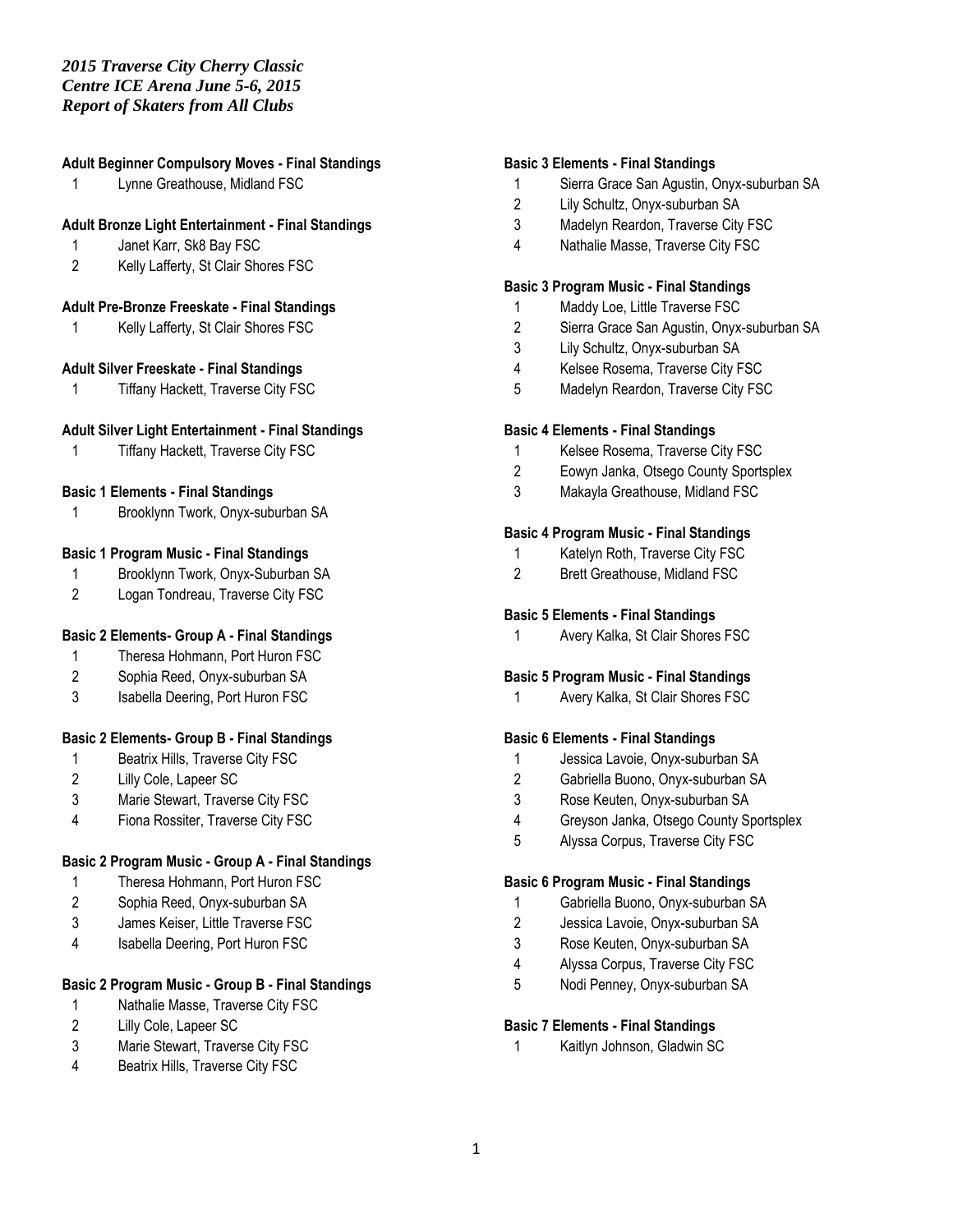## **Basic 7 Program Music - Final Standings**

- Jayde Harnick, Mt Pleasant FSC
- Kaitlyn Johnson, Gladwin SC

#### **Basic 8 Elements - Final Standings**

Grace Schultz, Onyx-suburban SA

## **Beginner Compulsory Moves - Group A - Final Standings**

- Sasha Alles, Greater Grand Rapids FSC
- Faith Ball, Traverse City FSC
- Maycen Morey, Mt Pleasant FSC
- Mia Bateson, Greater Grand Rapids FSC
- Peyton Kalka, St Clair Shores FSC

#### **Beginner Compulsory Moves - Group B - Final Standings**

- Rachel Miller, Traverse City FSC
- Allie Klar, Onyx-suburban SA
- Emily Fiema, Onyx-suburban SA
- Mia Sheppard, Traverse City FSC
- Ellie Carlson, Traverse City FSC

#### **Beginner Freeskate - Group A - Final Standings**

- Alena Kerr, Onyx-suburban SA
- Sasha Alles, Greater Grand Rapids FSC
- Lexi Galuszka, Wyandotte FSC
- Faith Ball, Traverse City FSC
- Mia Bateson, Greater Grand Rapids FSC
- Maycen Morey, Mt Pleasant FSC
- Peyton Kalka, St Clair Shores FSC

### **Beginner Freeskate - Group B - Final Standings**

- Grace Schultz, Onyx-suburban SA
- Emily Fiema, Onyx-suburban SA
- Rachel Miller, Traverse City FSC
- Finn Hills, Traverse City FSC
- Jaedyn Myers, Gladwin SC
- Mia Sheppard, Traverse City FSC
- Ellie Carlson, Traverse City FSC

#### **Beginner Jumps - Final Standings**

- Alena Kerr, Onyx-suburban SA
- Emily Fiema, Onyx-suburban SA

## **Beginner Jumps - Standings for the Compulsory Moves**

- Alena Kerr, Onyx-suburban SA
- Emily Fiema, Onyx-suburban SA

## **Beginner Spins - Final Standings**

Alena Kerr, Onyx-suburban SA

#### **Beginner/High Beginner Light Entertainment - Final Standings**

- Lexi Galuszka, Wyandotte FSC
- Madison Beebe, Traverse City FSC

#### **Bronze Pattern Dance - Final Standings**

- Jawaher Dabas, Mt Pleasant FSC
- Elson Willsey, Mt Pleasant FSC

#### **Bronze Pattern Dance - Standings for the First Dance**

- Jawaher Dabas, Mt Pleasant FSC
- Elson Willsey, Mt Pleasant FSC

### **Bronze Pattern Dance - Standings for the Second Dance**

- Jawaher Dabas, Mt Pleasant FSC
- Elson Willsey, Mt Pleasant FSC

#### **High Beginner Compulsory Moves - Final Standings**

- Peyton Metz, Traverse City FSC
- Isabella Kehr, Onyx-suburban SA
- Annaliese Lafferty, St Clair Shores FSC
- Grace Westerhuis, Traverse City FSC
- Madelyn Cotey, Lansing SC
- Rayna Miller, Traverse City FSC
- Peyton Carlson, Traverse City FSC
- 8 Emma Clinton, Traverse City FSC

### **High Beginner Free Skate - Group A - Final Standings**

- Gemma Soles, Traverse City FSC
- Peyton Metz, Traverse City FSC
- Annaliese Lafferty, St Clair Shores FSC
- Emma Waibel, Lakeland SC
- Mallory Dunn, Lakeland SC
- Madelyn Cotey, Lansing SC

## **High Beginner Free Skate - Group B - Final Standings**

- Sophia Christian, Traverse City FSC
- Isabella Kehr, Onyx-suburban SA
- Allie Klar, Onyx-suburban SA
- Rayna Miller, Traverse City FSC
- Emma Clinton, Traverse City FSC
- Peyton Carlson, Traverse City FSC
- Grace Westerhuis, Traverse City FSC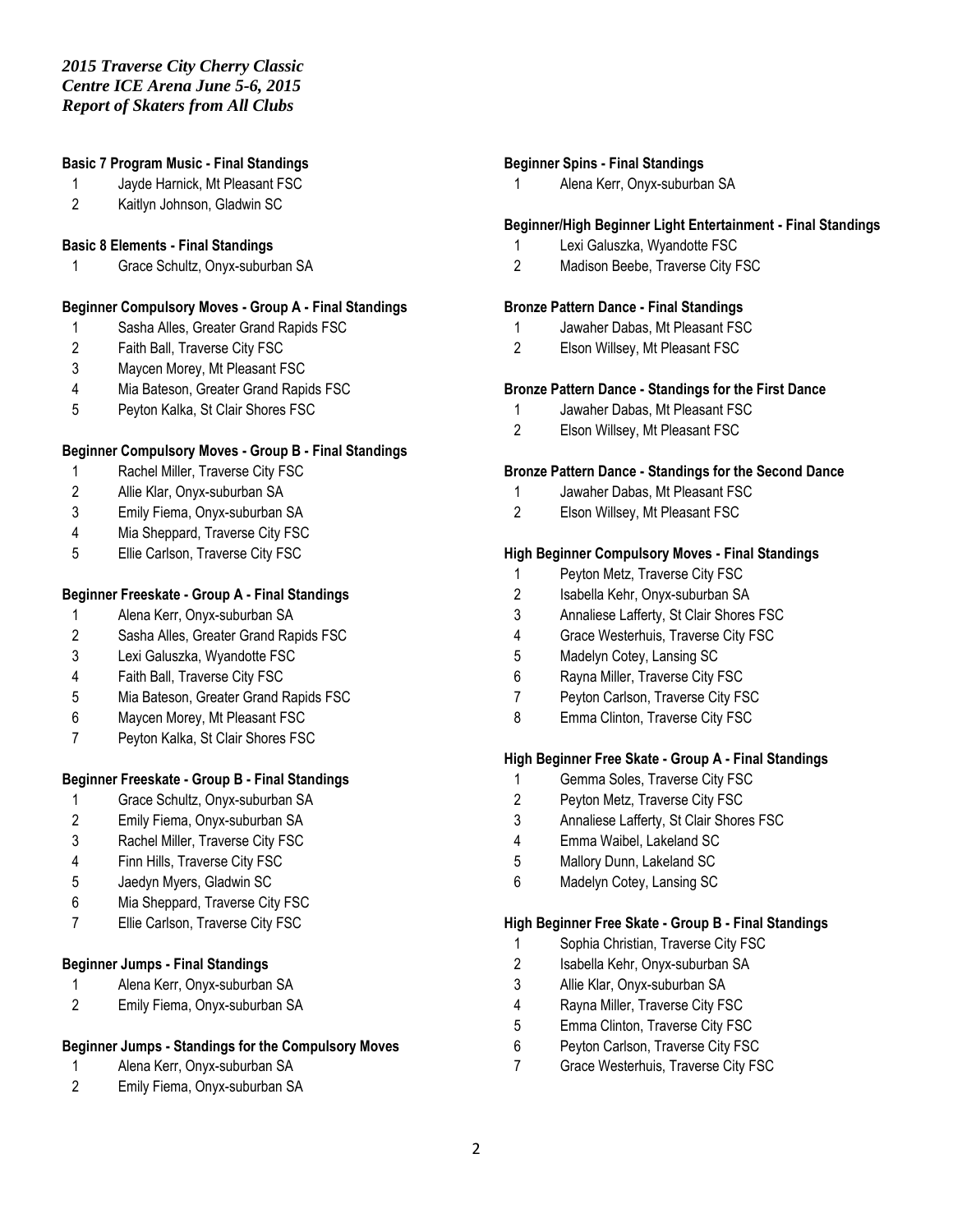#### **High Beginner Spins - Final Standings**

1 Sophia Christian, Traverse City FSC

#### **Intermediate Combined Dance - Final Standings**

Erika Edmondson, Traverse City FSC

### **Intermediate Combined Dance - Standings for the First Dance**

Erika Edmondson, Traverse City FSC

#### **Intermediate Combined Dance - Standings for the Free Dance**

Erika Edmondson, Traverse City FSC

## **Intermediate Spins - Final Standings**

Olivia Tomayko, Onyx-suburban SA

## **Intermediate TT Freeskate - Final Standings**

- 1 Isabella Comito, Onyx-suburban SA
- Sydney Vanarsdalen, Onyx-suburban SA
- Olivia Tomayko, Onyx-suburban SA
- Sarah Townsend, Traverse City FSC
- Emily Taylor, Onyx-suburban SA

## **Junior TT Freeskate - Final Standings**

Lauryn Rumisek, Greater Grand Rapids FSC

### **Juvenile Compulsory Moves - Final Standings**

- Kaitlyn Sabo, Onyx-suburban SA
- Jawaher Dabas, Mt Pleasant FSC
- Autumn Willsey, Mt Pleasant FSC
- Emily Taylor, Onyx-suburban SA
- Sydney Vanarsdalen, Onyx-suburban SA

#### **Juvenile Dramatic Entertainment - Final Standings**

Jawaher Dabas, Mt Pleasant FSC

## **Juvenile Jumps - Final Standings**

- Olivia Tomayko, Onyx-Suburban SA
- Madelyn Picardat, Traverse City FSC
- Claire Jennings, Onyx-Suburban SA
- Molly Evans, Onyx-Suburban SA
- Charlotte Stone, St Clair Shores FSC
- Avery Wieczorek, Onyx-Suburban SA

### **Juvenile Light Entertainment - Final Standings**

Gabrielle Tuson, Lakeland SC

### **Juvenile Spins - Final Standings**

- Amanda Yuran, Onyx-Suburban SA
- Jawaher Dabas, Mt Pleasant FSC

### **Juvenile TT Freeskate - Group A - Final Standings**

- Gabrielle Tuson, Lakeland SC
- Kaitlyn Sabo, Onyx-suburban SA
- Zoe Pizzuti, Onyx-suburban SA
- Madelyn Picardat, Traverse City FSC

#### **Juvenile TT Freeskate - Group B - Final Standings**

- Grace Linenger, Traverse City FSC
- Cecilia Calcaterra, Onyx-suburban SA
- Jawaher Dabas, Mt Pleasant FSC
- Amanda Yuran, Onyx-suburban SA
- Adriana John, St Clair Shores FSC

#### **No Test Compulsory Moves - Final Standings**

- Gemma Soles, Traverse City FSC
- Evan Soles, Traverse City FSC
- Therese Wisniewski, Little Traverse FSC

#### **No Test Free Skate - Final Standings**

- Therese Wisniewski, Little Traverse FSC
- Evan Soles, Traverse City FSC
- Mehmet Jon Jozwiak, Little Traverse FSC
- Maddie Polleys, Lansing SC
- David Keiser, Little Traverse FSC

#### **No Test Jumps - Final Standings**

- Therese Wisniewski, Little Traverse FSC
- Maddie Polleys, Lansing SC

#### **Novice TT Freeskate - Final Standings**

- Sloane Wyscoki, Lakeland SC
- Katherine Pudduck, Lakeland SC
- Annemarie Heitz, Port Huron FSC

#### **Open Juvenile TT Freeskate - Final Standings**

Autumn Willsey, Mt Pleasant FSC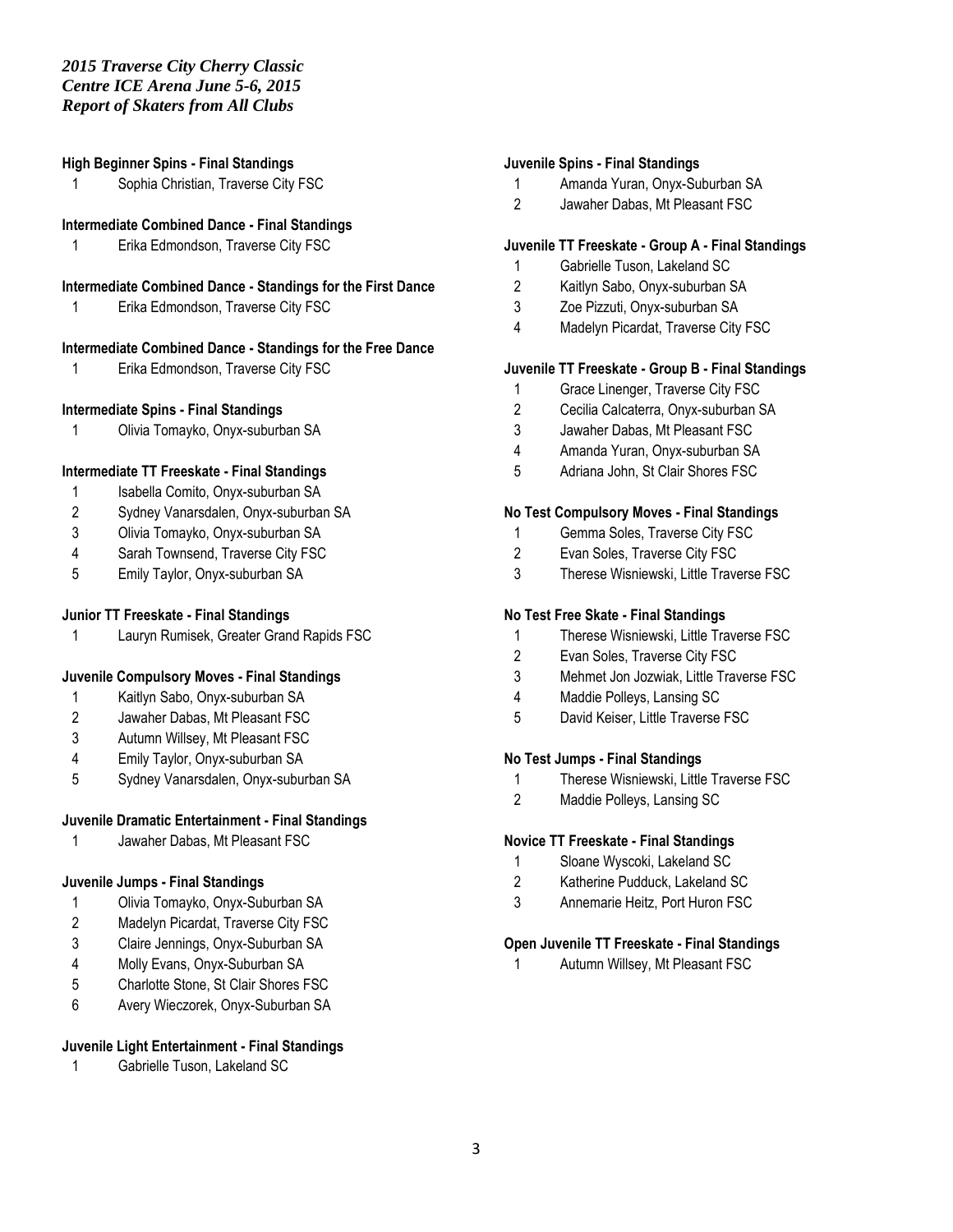## *2015 Traverse City Cherry Classic Centre ICE Arena June 5-6, 2015 Report of Skaters from All Clubs*

## **Pre-Juvenile Compulsory Moves - Final Standings**

- Reese Meyering, Greater Grand Rapids FSC
- Abigial Hiler, Traverse City FSC
- Bayleigh Cole, Greater Grand Rapids FSC
- Olivia Wingfield, Traverse City FSC
- Adia Langeland, Greater Grand Rapids FSC
- Carlina Hermiz, Greater Grand Rapids FSC
- Madison Morey, Mt Pleasant FSC

## **Pre-Juvenile Dramatic Entertainment - Final Standings**

Hannah Wolschlager, Sk8 Bay FSC

## **Pre-Juvenile Freeskate - Group A - Final Standings**

- Bayleigh Cole, Greater Grand Rapids FSC
- Briley Socha, Onyx-suburban SA
- Alyea Rourke, Onyx-suburban SA
- Megan Ulewicz, Onyx-suburban SA
- Emily Paras, Lansing SC
- Isabella Anderson, Greater Kalamazoo SA
- Sophia Ladue, St Clair Shores FSC

## **Pre-Juvenile Freeskate - Group B - Final Standings**

- Molly Evans, Onyx-suburban SA
- Adia Langeland, Greater Grand Rapids FSC
- Carlina Hermiz, Greater Grand Rapids FSC
- Jessica Lukaszewski, St Clair Shores FSC
- Sarah Pisarczyk, Midland FSC
- Reese Meyering, Greater Grand Rapids FSC
- Katie Staffen, St Clair Shores FSC

## **Pre-Juvenile Jumps - Final Standings**

- Megan Ulewicz, Onyx-Suburban SA
- Emily Paras, Lansing SC
- Alyea Rourke, Onyx-Suburban SA
- Jessica Lukaszewski, St Clair Shores FSC
- Josephine Billings, Lansing SC
- Elizabeth Pahl, Traverse City FSC

## **Pre-Juvenile Light Entertainment - Final Standings**

- Zoe Pizzuti, Onyx-suburban SA
- Madison Morey, Mt Pleasant FSC
- Audrey Salata, Traverse City FSC

### **Pre-Juvenile Showcase Duet - Final Standings**

- Jenna Harnick, Mt Pleasant FSC
- Madison Morey, Mt Pleasant FSC

#### **Pre-Juvenile Spins - Final Standings**

- Megan Ulewicz, Onyx-suburban SA
- Alyea Rourke, Onyx-suburban SA
- Josephine Billings, Lansing SC
- Zoe Pizzuti, Onyx-suburban SA
- Mia Amodeo, Lake Effect FSC

### **Pre-Juvenile TT Freeskate - Final Standings**

- Evalina Samoylov, Lakeland SC
- Ashlyn Muirhead, Onyx-suburban SA
- Madison Morey, Mt Pleasant FSC
- Elson Willsey, Mt Pleasant FSC
- Mia Amodeo, Lake Effect FSC
- Elizabeth Pahl, Traverse City FSC

## **Preliminary Compulsory Moves - Group A - Final Standings**

- Tananya Prankprakma, Greater Grand Rapids FSC
- Sophia Jepsen, Greater Grand Rapids FSC
- Kamryn Dumas, Greater Grand Rapids FSC
- Abigail Spear, St Clair Shores FSC
- Taylor Metz, Traverse City FSC

## **Preliminary Compulsory Moves - Group B - Final Standings**

- Lara Seledotis, Greater Grand Rapids FSC
- Miranda Larue, Traverse City FSC
- Samantha Coleman, Alpena FSC
- Elson Willsey, Mt Pleasant FSC
- Paige Rosema, Traverse City FSC
- Mia Amodeo, Lake Effect FSC

## **Preliminary Dramatic Entertainment - Final Standings**

Alina Alam, Midland FSC

### **Preliminary Free Skate - Group A - Final Standings**

- Kamryn Dumas, Greater Grand Rapids FSC
- Abigail Hrobsky, Lakeland SC
- Ryleigh O'Donoghue, St Clair Shores FSC
- Clare Ramsdell, St Clair Shores FSC

### **Preliminary Free Skate - Group B - Final Standings**

- Abigial Hiler, Traverse City FSC
- Ainslie Vanneste, Onyx-suburban SA
- Tananya Prankprakma, Greater Grand Rapids FSC
- Josephine Billings, Lansing SC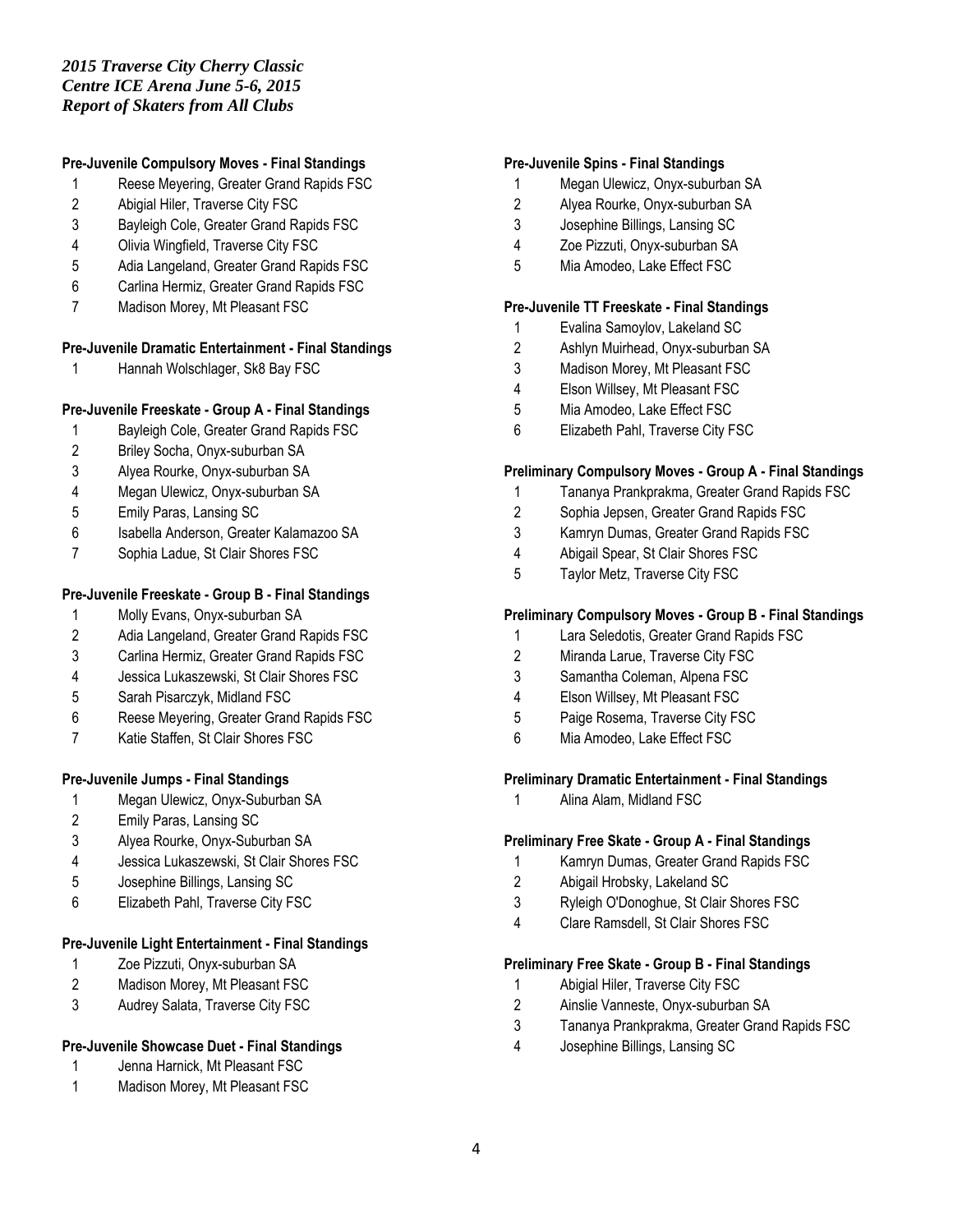## **Preliminary Free Skate - Group C - Final Standings**

- Olivia Wingfield, Traverse City FSC
- Hannah Wolschlager, Sk8 Bay FSC
- Abigail Spear, St Clair Shores FSC
- Lara Seledotis, Greater Grand Rapids FSC
- Paige Mccollister, Midland FSC
- Samantha Schneider, Onyx-suburban SA

## **Preliminary Jumps - Final Standings**

- Paige Mccollister, Midland FSC
- Grace Wang, Onyx-Suburban SA
- Emerson Luczak, Onyx-Suburban SA
- Ainslie Vanneste, Onyx-Suburban SA
- Rachelle Deng, Onyx-Suburban SA

## **Preliminary Light Entertainment - Final Standings**

- Rachel Tolfree, Traverse City FSC
- Jenna Harnick, Mt Pleasant FSC
- Samantha Coleman, Alpena FSC
- Laina Heydens, Onyx-suburban SA

## **Preliminary Limited Freeskate - Final Standings**

- Grace Wang, Onyx-suburban SA
- Rachelle Deng, Onyx-suburban SA
- Sophia Jepsen, Greater Grand Rapids FSC
- Lexie Lafata, Lakeland SC
- Zeynep Sue Jozwiak, Little Traverse FSC

## **Preliminary Showcase Duet - Final Standings**

- Lauren Beeman, Traverse City FSC
- Rachel Tolfree, Traverse City FSC

### **Preliminary Spins - Final Standings**

- Lily Ackerman, Onyx-suburban SA
- Ainslie Vanneste, Onyx-suburban SA
- Paige Mccollister, Midland FSC
- Zeynep Sue Jozwiak, Little Traverse FSC
- Anna Haisenleder, Onyx-suburban SA
- Maisie Minnick, Lansing SC
- Samantha Coleman, Alpena FSC
- Sara Nitschke, Mt Pleasant FSC

## **Preliminary TT Freeskate - Group A - Final Standings**

- Christina Hermiz, Greater Grand Rapids FSC
- Morgan Mulheron, St Clair Shores FSC
- Anna Pennington, Greater Grand Rapids FSC
- Ava Boruta, Onyx-Suburban SA
- Bella Morris, Onyx-Suburban SA
- Alicia Dell, Lakeland SC
- Mary Grace Palamara, Traverse City FSC

### **Preliminary TT Freeskate - Group B - Final Standings**

- Anna Haisenleder, Onyx-suburban SA
- Lauren Beeman, Traverse City FSC
- Rachel Tolfree, Traverse City FSC
- Natalie Cummins, Midland FSC
- Laina Heydens, Onyx-suburban SA

### **Preliminary TT Freeskate - Group C - Final Standings**

- Lily Ackerman, Onyx-Suburban SA
- Miranda Larue, Traverse City FSC
- Taylor Metz, Traverse City FSC
- Paige Rosema, Traverse City FSC
- Samantha Coleman, Alpena FSC
- Dominique Delano, St Clair Shores FSC
- Xia-tian Huyck, Greater Evansville FSC
- Jenna Harnick, Mt Pleasant FSC

### **Pre-Preliminary Compulsory Moves - Group A - Final Standings**

- Anna Pennington, Greater Grand Rapids FSC
- Christina Hermiz, Greater Grand Rapids FSC
- Ava Boruta, Onyx-suburban SA
- Sofia Williams, Onyx-suburban SA
- Sophie Meyer, St Clair Shores FSC
- Gabriella Irvin, Onyx-suburban SA

### **Pre-Preliminary Compulsory Moves - Group B - Final Standings**

- Rose Chaffee, Ozark FSC
- Julia Beaubien, Onyx-suburban SA
- Lauren Beeman, Traverse City FSC
- Madison Werner, Lapeer SC
- Kailey Nazaruk, Lansing SC
- Xia-tian Huyck, Greater Evansville FSC

## **Pre-Preliminary Dramatic Entertainment - Final Standings**

Xia-tian Huyck, Greater Evansville FSC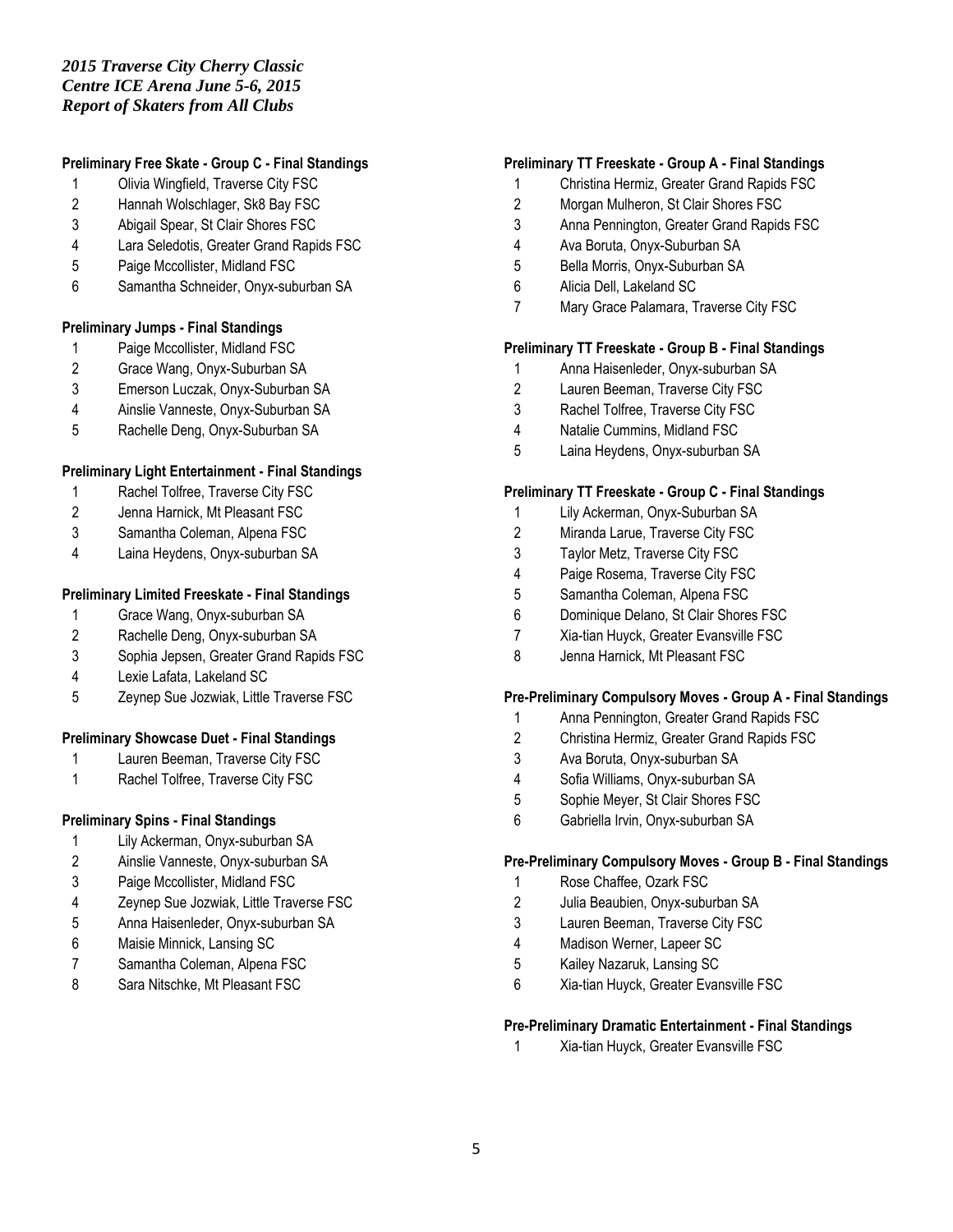## *2015 Traverse City Cherry Classic Centre ICE Arena June 5-6, 2015 Report of Skaters from All Clubs*

## **Pre-Preliminary Free Skate - Final Standings**

- Emerson Luczak, Onyx-suburban SA
- Hadley Socha, Onyx-suburban SA
- Nell Stinson, Lansing SC
- Maisie Minnick, Lansing SC
- Sophie Meyer, St Clair Shores FSC

## **Pre-Preliminary Jumps - Final Standings**

- Rose Chaffee, Ozark FSC
- Maisie Minnick, Lansing SC
- Natalie Cummins, Midland FSC
- Laina Heydens, Onyx-suburban SA
- Morgan Mulheron, St Clair Shores FSC

## **Pre-Preliminary Light Entertainment - Final Standings**

Sara Nitschke, Mt Pleasant FSC

## **Pre-Preliminary Spins - Final Standings**

- Emerson Luczak, Onyx-suburban SA
- Therese Wisniewski, Little Traverse FSC
- Bella Morris, Onyx-suburban SA
- Sofia Williams, Onyx-suburban SA

## **Pre-Preliminary TT Freeskate - Final Standings**

- Gabriella Irvin, Onyx-suburban SA
- Sofia Williams, Onyx-suburban SA
- Julia Beaubien, Onyx-suburban SA
- Rose Chaffee, Ozark FSC
- Madison Werner, Lapeer SC
- Kailey Nazaruk, Lansing SC
- Sara Nitschke, Mt Pleasant FSC

## **Pre-Silver Pattern Dance - Final Standings**

Autumn Willsey, Mt Pleasant FSC

## **Pre-Silver Pattern Dance - Standings for the First Dance**

Autumn Willsey, Mt Pleasant FSC

## **Pre-Silver Pattern Dance - Standings for the Second Dance**

Autumn Willsey, Mt Pleasant FSC

### **Senior TT Freeskate - Final Standings**

- Sara Serota, Onyx-suburban SA
- Veronica Heitz, Port Huron FSC